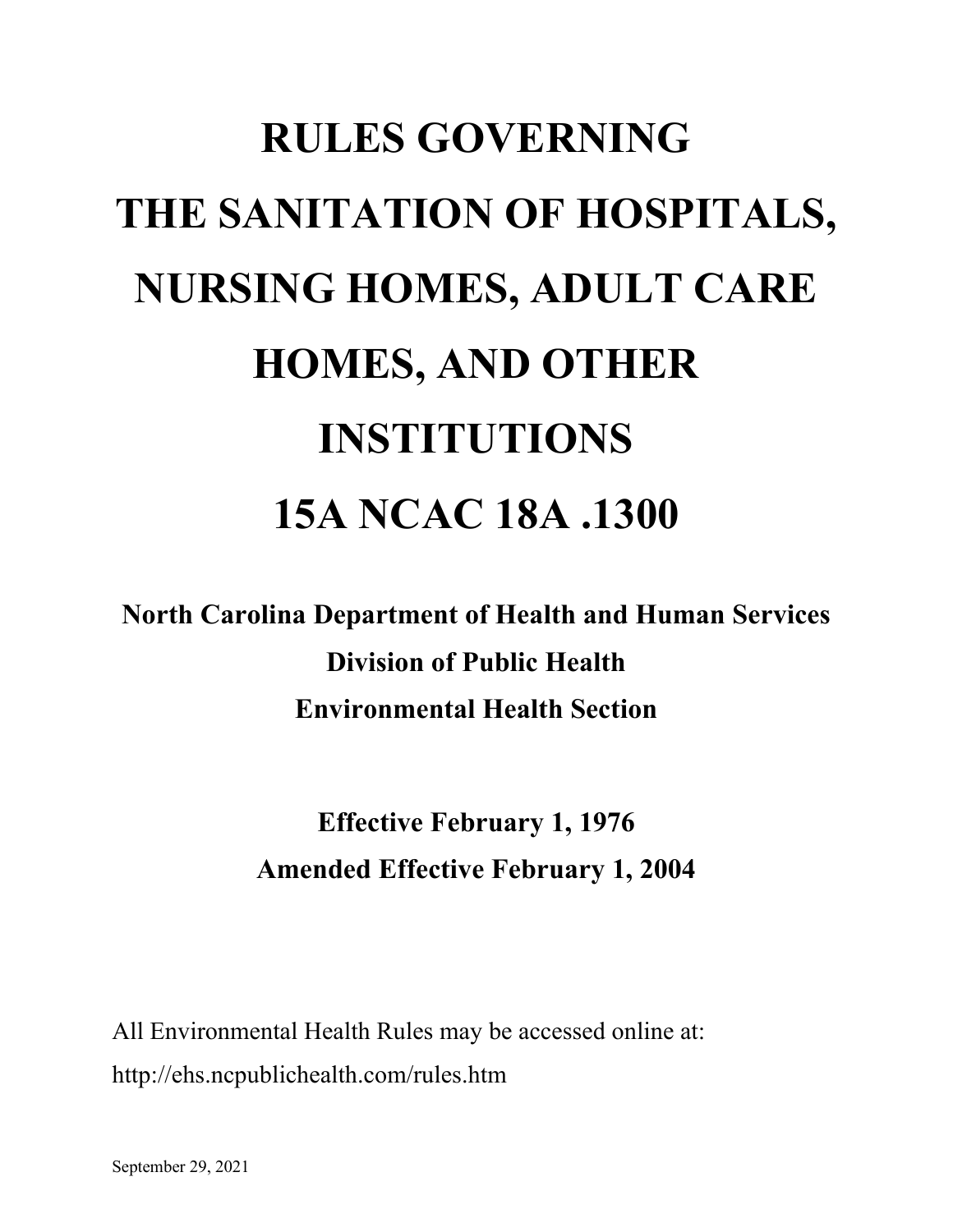# **SECTION .1300 - SANITATION OF HOSPITALS, NURSING HOMES, ADULT CARE HOMES, AND OTHER INSTITUTIONS**

#### **15A NCAC 18A .1301 DEFINITIONS**

The following definitions shall apply throughout this Section in the interpretation and enforcement of this Section:

- (1) "Disinfect" means a process used on inanimate surfaces to destroy or irreversibly inactivate infectious fungi and bacteria but not necessarily their spores.
- (2) "Environmental Health Specialist" means a person authorized by the Department of Environment and Natural Resources under G.S. 130A-6 to enforce environmental health rules adopted by the Commission for Public Health.
- (3) "Institution" includes the following establishments providing room or board and for which a license or certificate of payment must be obtained from the Department of Health and Human Services, other than those operated exclusively by the State of North Carolina:
	- (a) hospital, as defined in G.S. 131E-76 including doctors' clinics with food preparation facilities;
	- (b) nursing home, as defined in G.S. 131E-101;
	- (c) sanitarium, sanatorium, and any similar establishment, other than hospital and nursing home, for the recuperation and treatment of 13 or more persons suffering from physical or mental disorders;
	- (d) adult care home, providing custodial care on a 24-hour basis for 13 or more persons, including homes for the aged;
	- (e) orphanage, or children's home providing care on a 24-hour basis for 13 or more children. However, the term shall not include a child day care facility, an adult day service facility as defined in 15A NCAC 18A .3300 or a residential care facility as defined in 15A NCAC 18A .1600.
- (4) "Department of Environment and Natural Resources" shall mean the Secretary, or his authorized representative.
- (5) "Local health director" shall mean local health director as defined in G.S. 130A-2(6) or his authorized representative.
- (6) "Patient" means a patient or resident living in an institution as defined in this Section.
- (7) "Person" shall mean an individual, firm, association, organization, partnership, business trust, corporation, or company.
- (8) "Personal Hygiene" means maintenance of personal health, including grooming, brushing teeth, showering, applying makeup, or washing/drying face, hands, and body.
- (9) "Potentially hazardous food" means any food or ingredient, natural or synthetic, in a form capable of supporting the growth of infectious or toxigenic microorganisms, including Clostridium botulinum. This term includes raw or heat treated foods of animal origin, raw seed sprouts, and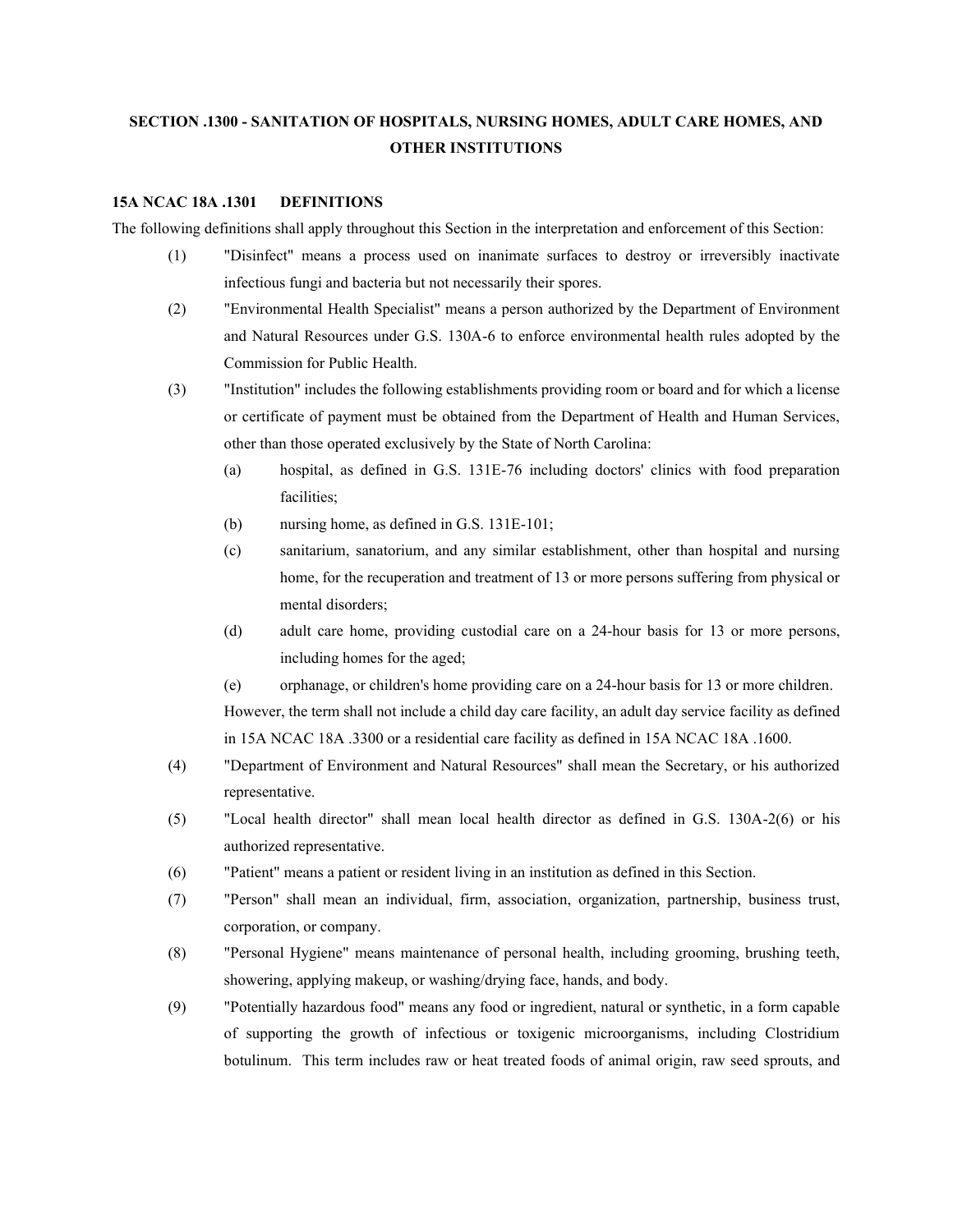treated foods of plant origin. The term does not include foods that have a pH level of 4.6 or below or a water activity (Aw) value of 0.85 or less.

- (10) "Sanitize" means a bactericidal treatment that meets the temperature and chemical concentration levels in 15A NCAC 18A .2619.
- (11) "Soiled utility room" means a room or area with fixtures used for cleaning and disinfecting soiled patient-care items.
- *History Note: Authority G.S. 130A-235; Eff. February 1, 1976; Readopted Eff. December 5, 1977; Amended Eff. March 1, 2003 (see S.L. 2002-160); August 1, 1998; February 1, 1997; September 1, 1990; March 1, 1988; Temporary Amendment Eff. June 1, 2003; Amended Eff. February 1, 2004.*

#### **15A NCAC 18A .1302 APPROVAL OF PLANS**

In addition to any other licensure requirements, plans shall be submitted to the local health department for review and approval before beginning construction. Construction shall comply with the Rules of this Section.

*History Note: Authority G.S. 130A-235; Eff. February 1, 1976; Readopted Eff. December 5, 1977; Amended Eff. March 1, 2003 (see S.L. 2002-160); April 1, 1997; September 1, 1990; June 30, 1980.*

# **15A NCAC 18A .1303 WATER SUPPLY AND SEWERAGE FACILITIES**

*History Note: Authority G.S. 130A-235; Eff. February 1, 1976; Readopted Eff. December 5, 1977; Repealed Eff. September 1, 1990.*

#### **15A NCAC 18A .1304 INSPECTIONS**

(a) Institutions shall be graded once each six months and food services at institutions that prepare and serve meals to

- 13 or more patients or residents shall be inspected at least once each quarter.
- (b) The grading of institutions shall be done on inspection forms furnished by the Department to local health departments. The form shall include the following information:
	- (1) the name and address of the facility;
	- (2) the name of the person in charge of the facility;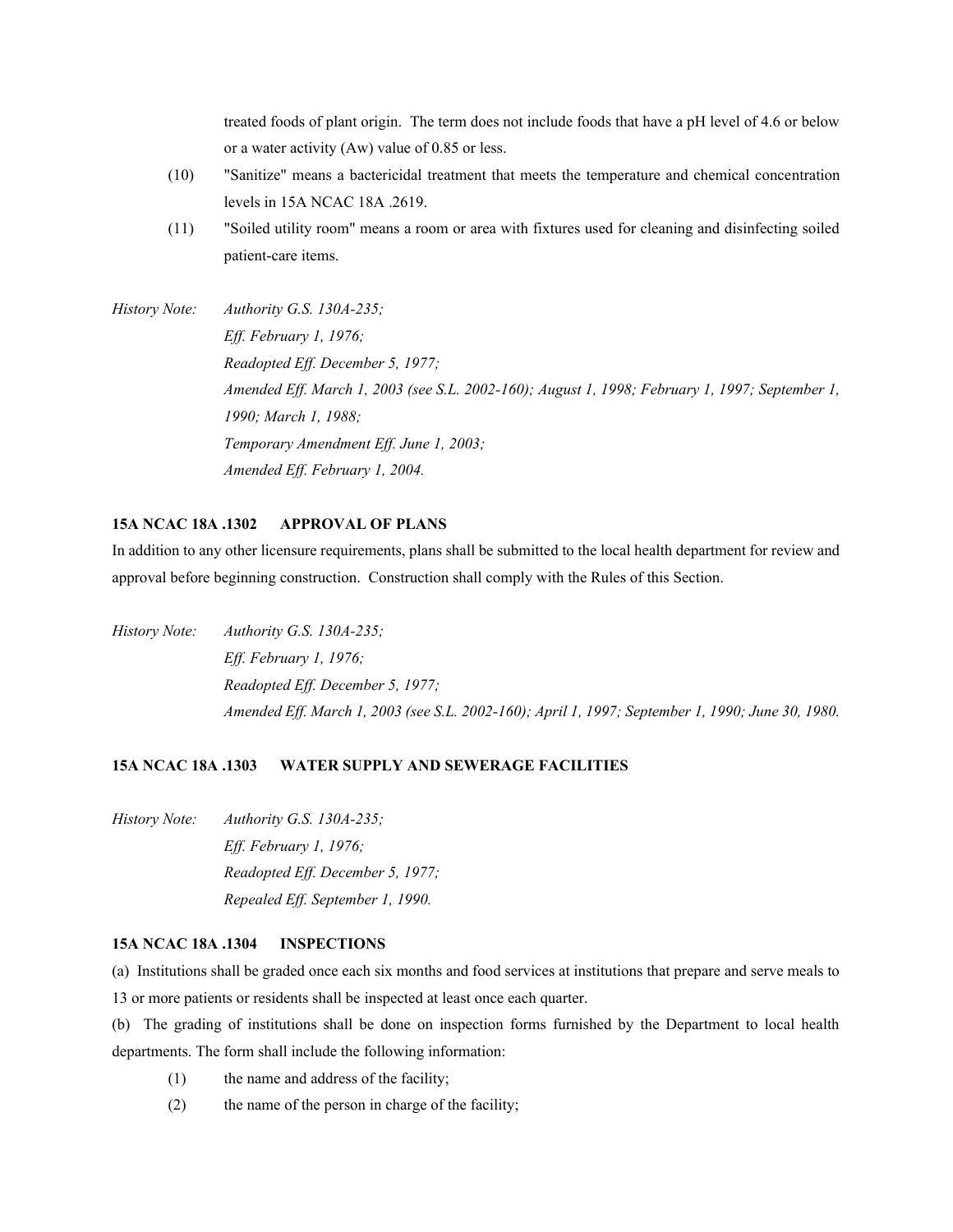- (3) the standards of construction and operation as listed in .1309 .1324 of this Section;
- (4) the score; and
- (5) the signature of the authorized agent of the Department.

(c) Whether or not a permit is required under G.S. 130A-248, inspections of food preparation and central dining areas in institutions serving meals to 13 or more patients or residents shall be documented separately using the inspection forms and grading system used for grading restaurants as specified in current "Rules Governing the Sanitation of Restaurants and Other Foodhandling Establishments" 15A NCAC 18A .2600. When grading the food preparation and central dining areas of institutional food services that are not required to obtain a permit under G.S. 130A-248, the provisions of Rule .1323(d) of this Section shall supercede the provisions of Rule 15A NCAC 18A .2610(e) regarding animals in dining areas. Except as required by G.S. 130A-247 through 250, food services at institutions shall not be required to obtain foodhandling establishment permits. Facilities that the "Rules Governing the Sanitation of Restaurants and Other Foodhandling Establishments" are made effective by the rules of this Section that were in operation before March 1, 2003 may continue to use equipment and construction in use on that date if no imminent hazard exists. Points shall not be deducted from the food service sanitation score for existing equipment that is kept clean and performs the task for which it is used. Replacement equipment for these facilities shall comply with 15A NCAC 18A .2600.

*History Note: Authority G.S. 130A-235; Eff. February 1, 1976; Readopted Eff. December 1, 1977; Amended Eff. March 1, 2003 (see S.L. 2002-160); September 1, 1990; June 30, 1980; Temporary Amendment Eff. June 1, 2003; Amended Eff. February 1, 2004.*

# **15A NCAC 18A .1305 GRADING RESIDENTIAL CARE FACILITIES IN INSTITUTIONS**

If an institution includes one or more residential care facilities each providing room or board for 12 persons or fewer, the rules in 15A NCAC 18A .1600 shall apply and grading of the residential care facilities shall be in accordance with the residential care and these Rules do not apply.

*History Note: Authority G.S. 130A-235; Eff. February 1, 1976; Readopted Eff. December 5, 1977; Amended Eff. March 1, 2003 (see S.L. 2002-160); September 1, 1990.*

## **15A NCAC 18A .1306 PUBLIC DISPLAY OF GRADE CARD**

(a) Whenever an inspection of an institution is made, the Environmental Health Specialist shall remove the existing grade card, issue a new grade card, and post the new grade card where it may be readily observed by the public upon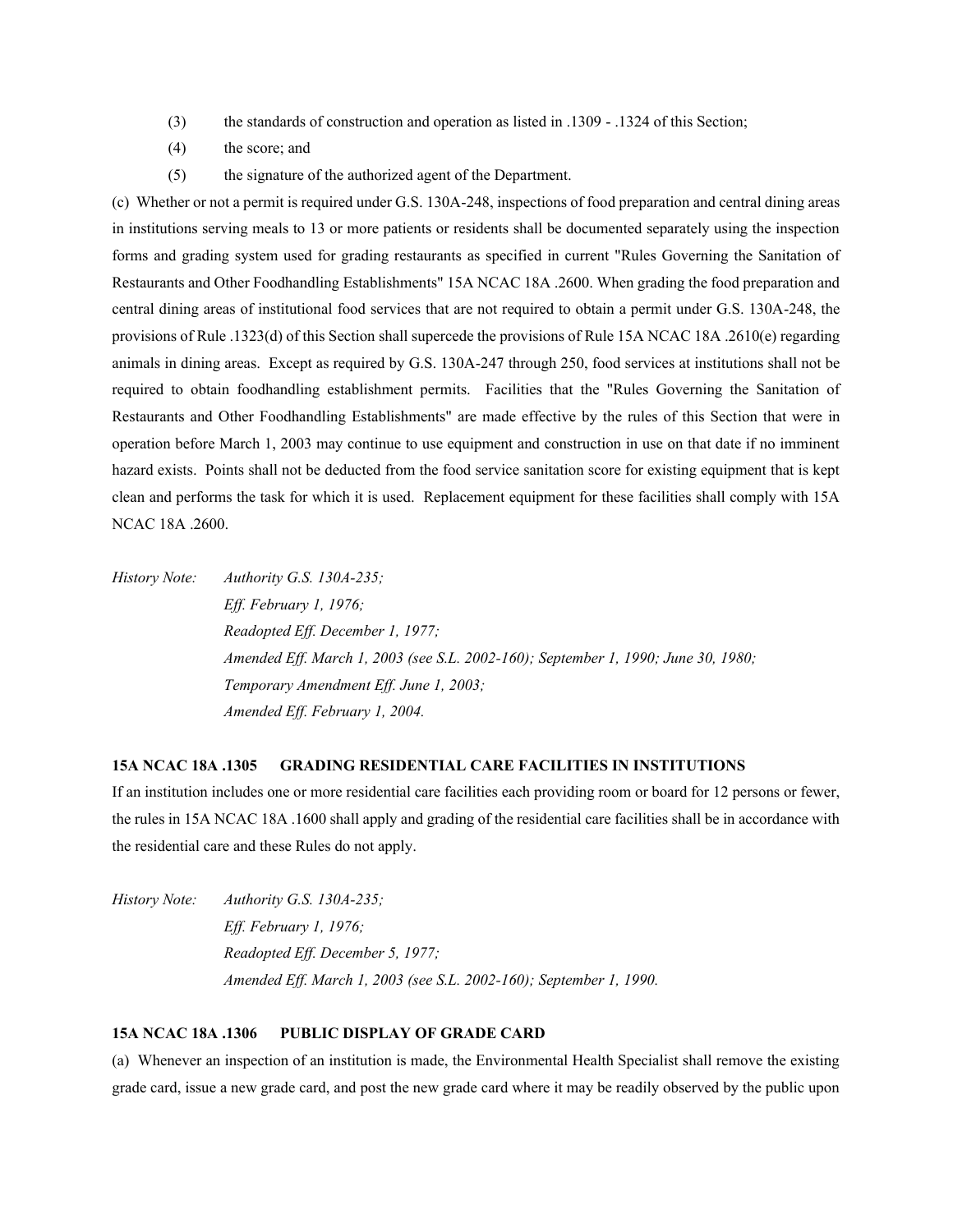entering the facility. The administrator shall be responsible for keeping the grade card posted at the location designated by the Environmental Health Specialist at all times. If the administrator objects to the location designated by the Environmental Health Specialist, then the administrator may suggest an alternative location which meets the criteria of this Rule.

(b) Private institutions are inspected and graded by Environmental Health Specialists employed by the local health departments, under the direction of the local health directors.

*History Note: Authority G.S. 130A-235; Eff. February 1, 1976; Readopted Eff. December 5, 1977; Amended Eff. March 1, 2003 (see S.L. 2002-160); July 1, 1986.*

### **15A NCAC 18A .1307 REINSPECTIONS**

Upon receipt of a request from the management for a reinspection for the purpose of raising the alphabetical grade of the institution, the Environmental Health Specialist shall make an unannounced inspection after the lapse of a reasonable period of time, not to exceed 30 days.

*History Note: Authority G.S. 130A-235; Eff. February 1, 1976; Readopted Eff. December 5, 1977; Amended Eff. March 1, 2003 (see S.L. 2002-160).*

# **15A NCAC 18A .1308 APPROVED INSTITUTIONS AND SCORING SYSTEM**

(a) The sanitation grading of all institutions shall be based on a system of scoring wherein all institutions receiving a score of at least 90 percent shall be awarded Grade A; all institutions receiving a score of at least 80 percent and less than 90 percent shall be awarded Grade B; all institutions receiving a score of at least 70 percent and less than 80 percent shall be awarded Grade C; and all institutions receiving a score of less than 70 percent do not meet the minimum sanitation standards. If an institution or an institutional food service fails to maintain a sanitation score of at least 70 percent or if the Environmental Health Specialist determines that conditions found at the institution at the time of any inspection are dangerous to the health of residents or the public, the Environmental Health Specialist shall notify the licensing agency within 24 hours. A copy of the inspection report documenting the dangerous conditions shall be sent to the licensing agency within two working days following the inspection.

(b) Sanitation scores for institutions shall be determined by an Environmental Health Specialist authorized by the Department by completing an inspection report Form DENR 1213. The score is a percentage compliance determined by deducting points from 100 percent for each item found not to be in compliance with the Rules of this Section. The authorized Environmental Health Specialist shall deduct full or half credit for non-compliant items based on the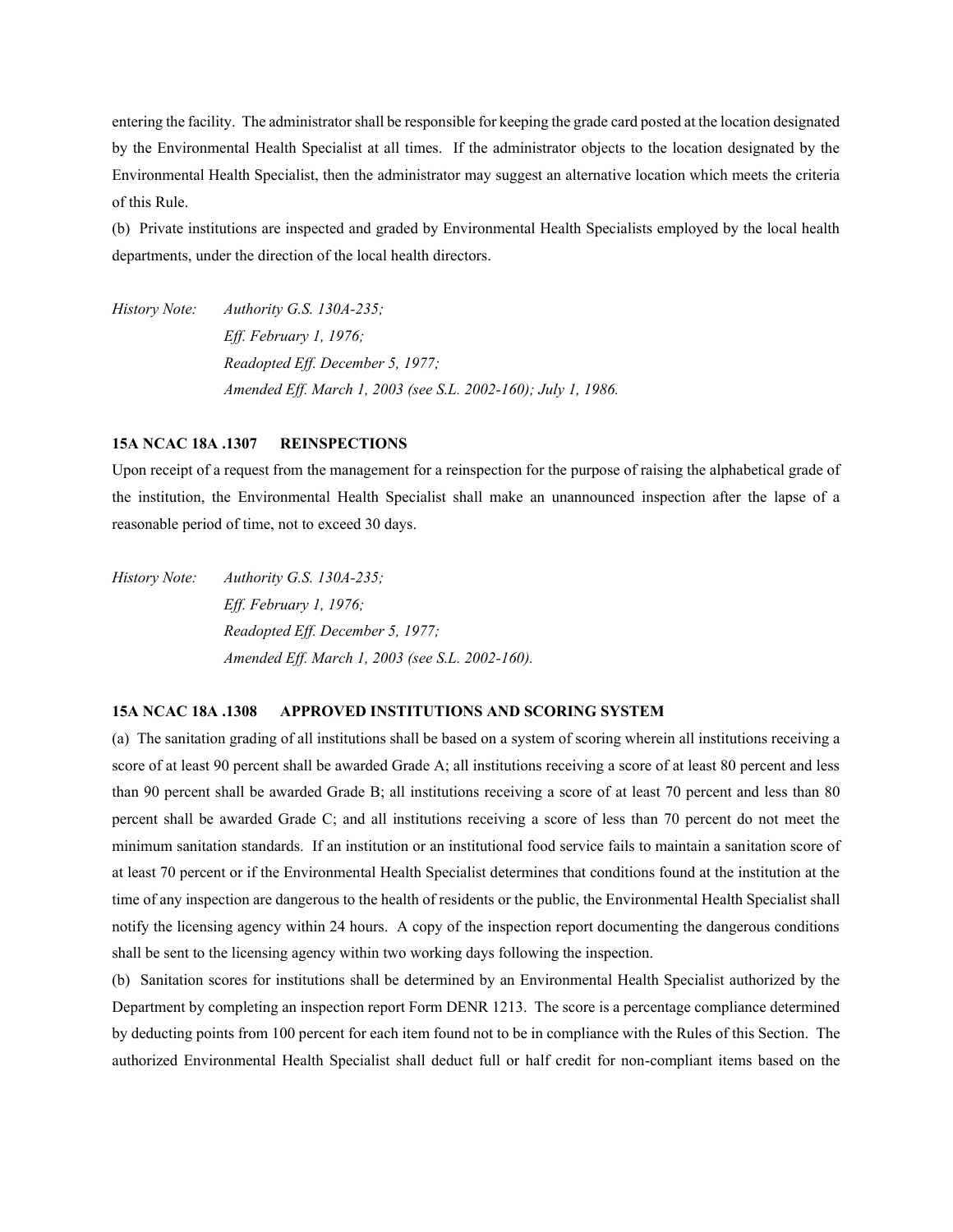severity, pervasiveness and persistence of the rule violation. The percentage point value of each item is determined as follows:

- (1) Violation of Rule .1309 of this Section regarding cleanability of floors and provision of floor drains shall be assessed a value of two points
- (2) Violation of Rule .1309 of this Section regarding cleaning and maintenance of floors and carpet shall be assessed a value of two points.
- (3) Violation of Rule .1310 of this Section regarding cleanability and repair of walls and ceilings shall be assessed a value of two points.
- (4) Violation of Rule .1311(a) of this Section regarding lighting levels shall be assessed a value of two points.
- (5) Violation of Rule .1311(b) or (c) of this Section regarding ambient air temperatures and cleaning of ventilation equipment shall be assessed a value of two points.
- (6) Violation of Rule .1311(d) of this Section regarding moisture control shall be assessed a value of three points.
- (7) Violation of Rule .1311(e) of this Section regarding control of indoor smoke exposure shall be assessed a value of two points.
- (8) Violation of Rules .1312(a), (b), or (f) of this Section regarding location, cleaning and repair of toilet, handwashing and bathing facilities shall be assessed a value of two points.
- (9) Violation of Rule .1312(b) of this Section regarding toilet rooms shall be assessed a value of one point.
- (10) Violation of Rule .1312(c) of this Section regarding bedpans, urinals, bedside commodes and emesis basins shall be assessed a value of one point.
- (11) Violation of Rule .1312(c) or (d) of this Section regarding provision, accessibility and use of hand sinks shall be assessed a value of two points.
- (12) Violation of Rule .1312(d) of this Section regarding equipment for handwashing facilities shall be assessed a value of three points.
- (13) Violation of Rule .1312(e) of this Section regarding hot water temperature at lavatory and bathing facilities shall be assessed a value of two points.
- (14) Violation of Rule .1312(f) of this Section regarding accessability and mixing of cleaning and disinfectant agents shall be assessed a value of two points.
- (15) Violation of Rule .1313(a) or (d) of this Section regarding water supply and cross-connections shall be assessed a value of four points.
- (16) Violation of Rule .1313 (e) or (f) of this Section regarding quantity of hot water and backup water supply plans shall be assessed a value of two points.
- (17) Violation of Rule .1314(a) of this Section regarding cleaning, repair and flow regulation of drinking fountains shall be assessed a value of two points.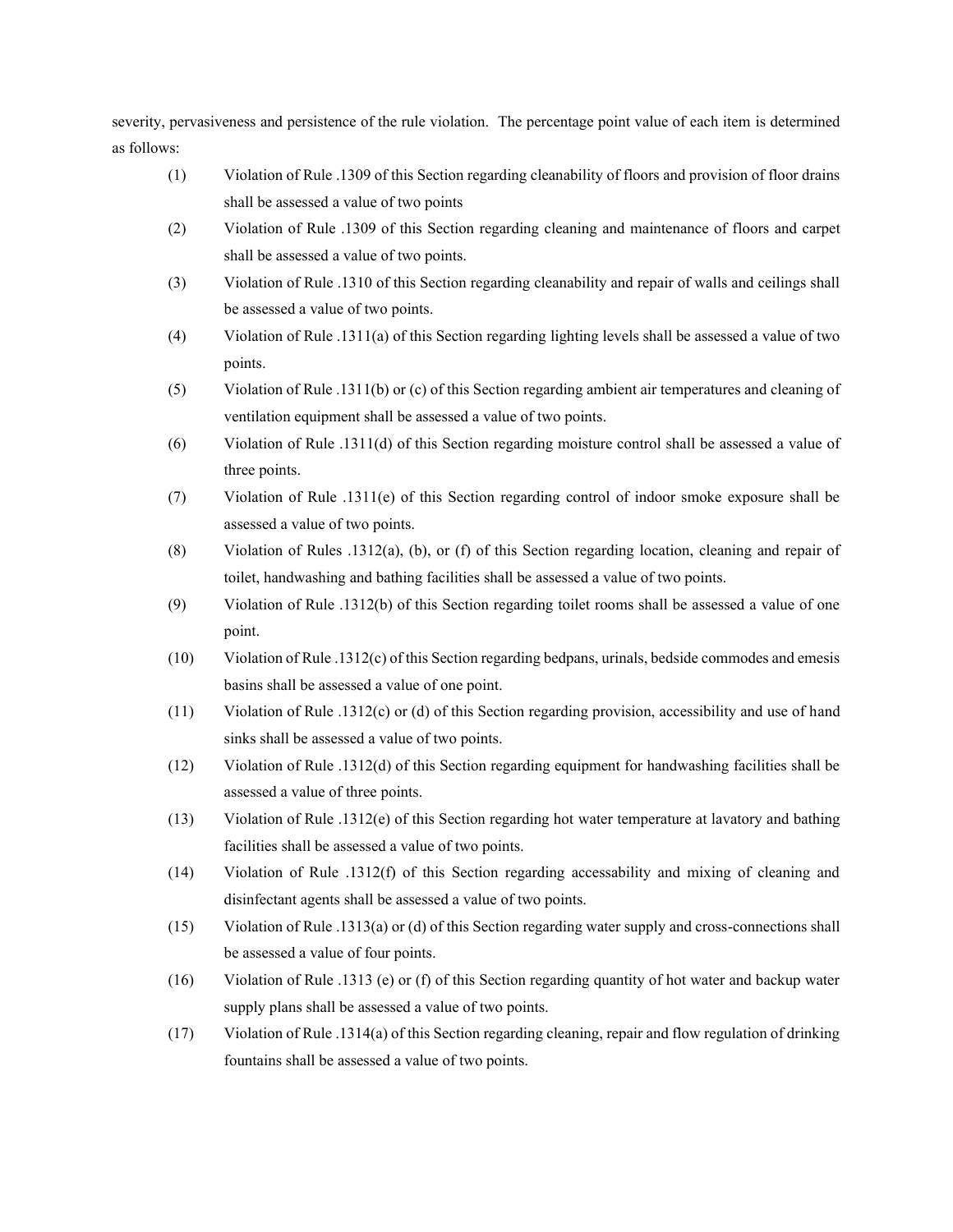- (18) Violation of Rule .1314(a) of this Section regarding drinking utensils shall be assessed a value of two points.
- (19) Violation of Rule .1314(b) of this Section regarding protection of ice and cleaning and repair of ice making and handling equipment and utensils shall be assessed a value of two points.
- (20) Violation of Rule .1315 of this Section regarding wastewater disposal shall be assessed a value of four points.
- (21) Violation of Rule .1316(a), (b) or (c) of this Section regarding solid waste storage and container cleaning facilities shall be assessed a value of four points.
- (22) Violation of Rule .1316(d) of this Section regarding solid waste disposal and control of insect breeding or nuisance shall be assessed a value of two points.
- (23) Violation of Rule .1316(e) of this Section regarding handling and disposal of medical wastes shall be assessed a value of two points.
- (24) Violation of Rule .1317(a) of this Section regarding exclusion of vermin shall be assessed a value of three points.
- (25) Violation of Rule .1317(b) of this Section regarding storage and handling of pesticides shall be assessed a value of two points.
- (26) Violation of Rule .1317(c) of this Section regarding cleaning and maintenance of premises shall be assessed a value of two points.
- (27) Violation of Rule .1317(e) or (f) of this Section regarding pet maintenance shall be assessed a value of two points.
- (28) Violation of Rule .1318(a) of this Section regarding storage areas shall be assessed a value of one point.
- (29) Violation of Rule .1318(b) of this Section regarding mop sinks shall be assessed a value of one point.
- (30) Violation of Rule .1318(c) of this Section regarding medication carts shall be assessed a value of two points.
- (31) Violation of Rule .1318(d) of this Section regarding feeding syringes, oral suction catheters and tube-feeding bags shall be assessed a value of two points.
- (32) Violation of Rule .1319(a) of this Section regarding cleaning and repair of furniture and use of mattress covers shall be assessed a value of two points.
- (33) Violation of Rule .1319(b) of this Section regarding linen changes and handling of soiled laundry shall be assessed a value of two points.
- (34) Violation of Rule .1319 of this Section regarding laundry areas and equipment, cleaning and sanitizing of laundry, and storage and handling of clean laundry shall be assessed a value of two points.
- (35) Violation of Rule .1319(c) of this Section regarding repair, storage, cleaning and disinfection of patient contact items shall be assessed a value of one point.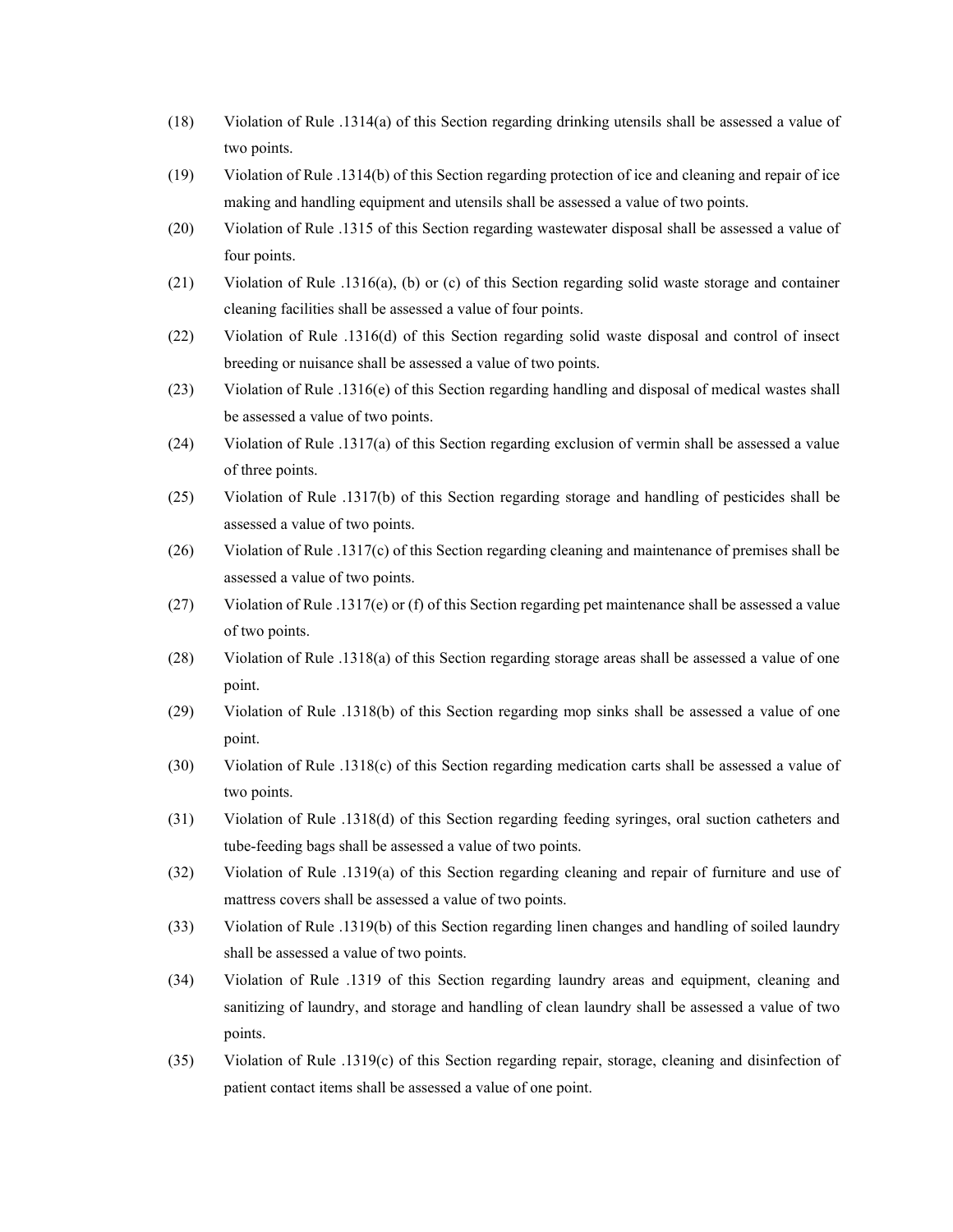- (36) Violation of Rule .1320 of this Section regarding approval, cleaning and sanitizing food contact items shall be assessed a value of two points.
- (37) Violation of Rule .1320 of this Section regarding approved uses of activity kitchens shall be assessed a value of one point.
- (38) Violation of Rule .1320(b) of this Section regarding handwashing lavatories in foodhandling areas shall be assessed a value of two points.
- (39) Violation or Rule .1321(a) of this Section regarding food sources and supplies shall be assessed a value of four points.
- (40) Violation of Rule .1321(b) of this Section regarding disposition of food brought by employees or visitors shall be assessed a value of one point.
- (41) Violation of Rule .1322 of this Section regarding milk and milk products shall be assessed a value of two points.
- (42) Violation of Rule .1323(a) of this Section regarding food protection, temperature control and time in lieu of temperature shall be assessed a value of four points.
- (43) Violation of Rule .1323(b) of this Section regarding hot and cold food storage and display units and thermometers shall be assessed a value of one point.
- (44) Violation of Rule .1323(c) of this Section regarding food storage shall be assessed a value of one point.
- (45) Violation of Rule .1323(d) of this Section regarding control of live animals in food service areas shall be assessed a value of two points.
- (46) Violation of Rule .1324(a) of this Section regarding employee clothing and tobacco use while handling food shall be assessed a value of one point.
- (47) Violation of Rule .1324(a) or (b) of this Section regarding employee hand washing and hand antisepsis shall be assessed a value of three points.
- (48) Violation of Rule .1324(c) of this Section regarding exclusion of persons with infections from food service work shall be assessed a value of two points.
- *History Note: Authority G.S. 130A-235; Eff. February 1, 1976; Readopted Eff. December 5, 1977; Amended Eff. February 1, 2004; August 1, 2002.*

#### **15A NCAC 18A .1309 FLOORS**

(a) All floors in intensive care units, bathrooms, showers, hydrotherapy areas, operating rooms, soiled utility rooms and laundry areas shall be of smooth, non-absorbent materials and so constructed as to be easy to clean. Floors shall be free of obstacles to cleaning, and shall be kept clean and in good repair. Carpeting shall be maintained clean, odor free, dry and in good repair.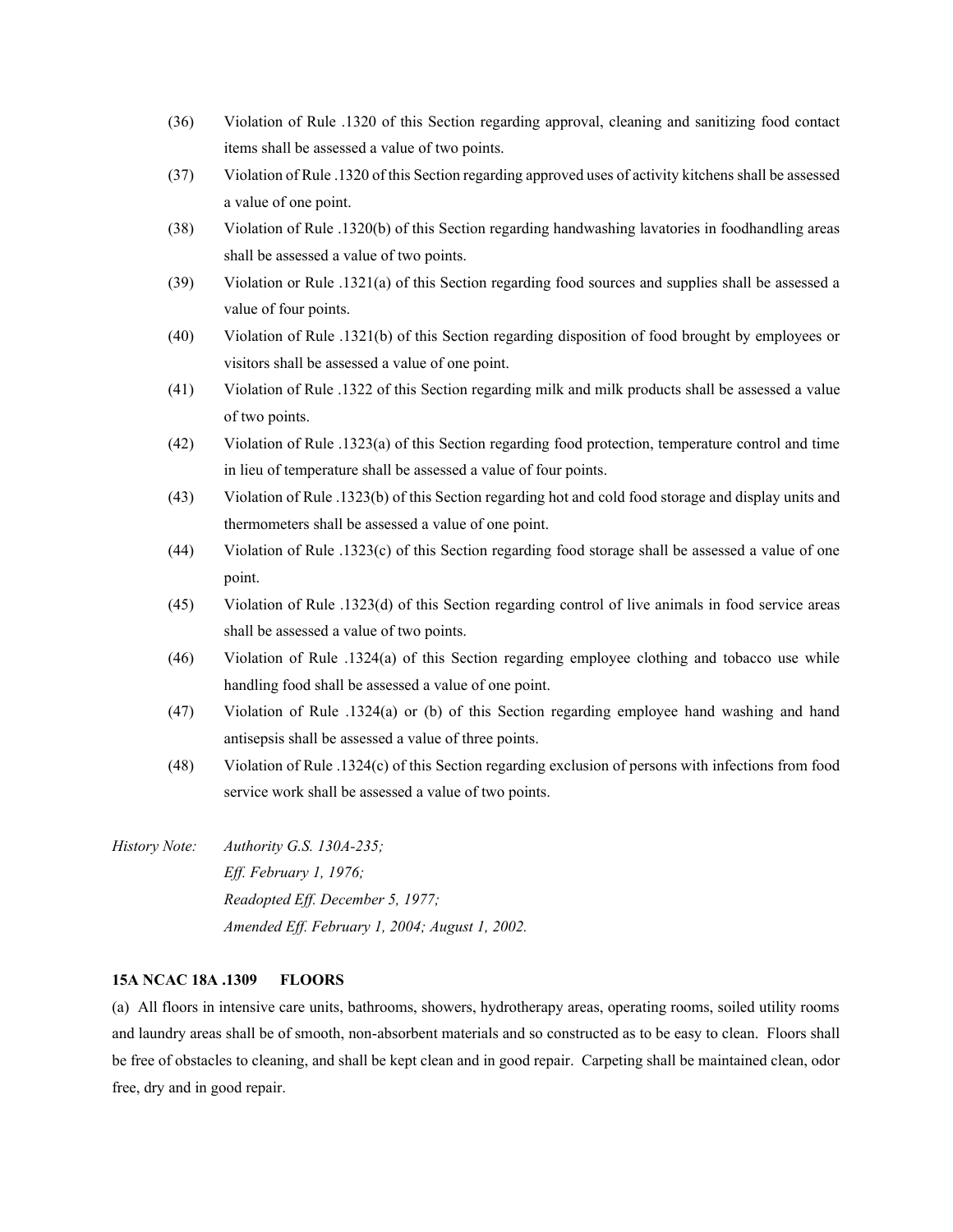(b) In all rooms in which floors are subjected to flooding-type cleaning, floors shall be of nonabsorbent materials, shall be sloped to drain and be provided with floor drains.

*History Note: Authority G.S. 130A-235; Eff. February 1, 1976; Readopted Eff. December 5, 1977; Amended Eff. March 1, 2003 (see S.L. 2002-160); September 1, 1990.*

#### **15A NCAC 18A .1310 WALLS AND CEILINGS**

The walls and ceilings of all rooms and areas shall be kept clean and in good repair. All walls shall be easily cleanable and shall have washable surfaces to the highest level reached by splash or spray in rooms or areas where such occur.

*History Note: Authority G.S. 130A-235; Eff. February 1, 1976; Readopted Eff. December 5, 1977; Amended Eff. March 1, 2003 (see S.L. 2002-160).*

#### **15A NCAC 18A .1311 LIGHTING, VENTILATION AND MOISTURE CONTROL**

(a) All areas shall be provided with sufficient illumination to effectively perform all operations, including cleaning, and shall have at least 10 foot candles of light at 30 inches above the floor in all areas other than food service areas. Food service areas shall be lighted as required for restaurants in "Rules Governing The Sanitation of Restaurants and other Foodhandling Establishments" 15A NCAC 18A .2600.

(b) Ventilation equipment shall be kept clean and in good repair.

(c) Ambient air temperatures shall be maintained in the range of  $65^{\circ}$  F to  $85^{\circ}$  F.

(d) Moisture shall be controlled such that there is no evidence of microbial growth on interior surfaces and objects.

(e) Indoor smoking, including the carrying of any lit cigarette, pipe, cigar, or other similar product containing tobacco or other substances shall be restricted to dedicated smoking rooms. Smoking rooms shall be ventilated to prevent environmental tobacco smoke from moving into other occupied portions of the building. There shall be no obligation to establish such smoking rooms.

*History Note: Authority G.S. 130A-235; Eff. February 1, 1976; Readopted Eff. December 5, 1977; Amended Eff. March 1, 2003 (see S.L. 2002-160); September 1, 1990; July 1, 1986; October 1, 1985.*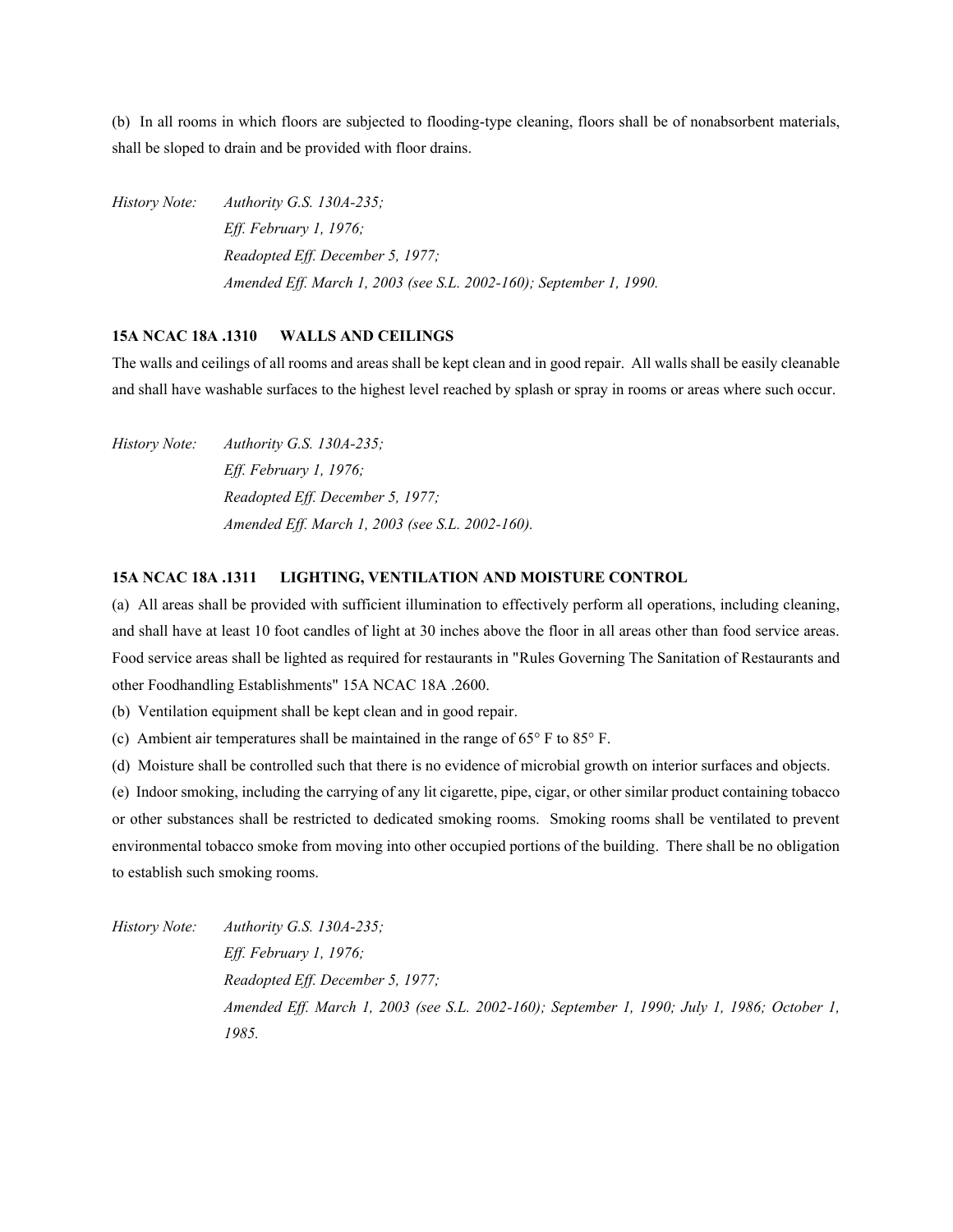#### **15A NCAC 18A .1312 TOILET: HANDWASHING: LAUNDRY: AND BATHING FACILITIES**

(a) All institutions shall be provided with toilet, handwashing, and bathing facilities that are conveniently located and readily accessible to residents and staff. These facilities, and laundry facilities when provided, shall be kept clean and in good repair.

(b) Toilet facilities shall comply with the requirements of the state agency licensing the facility. Toilet rooms shall not be used for storage. Fixtures and furnishings shall be kept clean and in good repair. Durable, legible signs shall be posted or stenciled conspicuously in each toilet room for food service employees directing them to wash their hands before returning to work.

(c) Institutions where bedpans, urinals or emesis basins are used shall provide facilities for emptying, cleaning, and disinfecting bedpans, urinals and emesis basins. Bedpans, urinals and emesis basins shall be cleaned after each use and shall be disinfected before use by other patients. Where bedpans are cleaned in patient rooms, bedpan cleaning facilities shall consist of a water closet with bedpan lugs or spray arms. Where facilities for cleaning bedpans are not provided in patient rooms, bedpans shall be taken to a soiled utility room and be cleaned and disinfected using an EPA registered hospital disinfectant after each use. Where disposable bedpans are reused, they shall be labeled with the patient's name and date and shall not be used by more than one patient. Bedside commodes shall be cleaned after each use and shall be cleaned and disinfected before use by successive patients. Hand sinks shall not be used for cleaning bedpans or bedside commodes.

(d) Handwashing facilities shall be accessible to all areas where personnel may be exposed to bodily excretions or secretions and in sterile supply processing areas, medication rooms, laundry areas, and soiled utility rooms. Any area where personnel may be exposed to bodily excretions or secretions shall have handwashing facilities located in the same room or have a doorway connecting to an adjacent room or corridor containing handwashing facilities. All lavatories shall be supplied with hot and cold running water through a mixing faucet, or with tempered warm water, soap, and sanitary towels or hand-drying devices. Facilities in operation prior to March 1, 2003 that do not have handwashing lavatories in all areas required shall not be required to install additional lavatories if an approved hand hygiene program is used. Hand hygiene programs shall be approved by the Environmental Health Specialist case-bycase based on type and frequency of activities involving contamination with bodily excretions or secretions, use of gloves to reduce contamination, availability of pre-moistened detergent wipes for hand cleaning, use of alcohol rubs or other skin antiseptics, and availability of handwashing facilities on the same wing or floor of the building. Handwashing facilities shall be provided in kitchens and any other food preparation areas in addition to any lavatories provided at employees' toilet rooms. Sinks used for washing utensils and equipment shall not be accepted as a substitute for required handwashing facilities. Handwash lavatories shall be used only for handwashing. Lavatories provided for use of patients or residents shall be used only for handwashing, personal hygiene, rinsing feeding tubes and obtaining water. Lavatories used for handwashing or personal hygiene shall not be used for disposal of body fluids or cleaning soiled linens. Lavatories in medication rooms used primarily for handwashing can be used for other purposes, such as disposal of medications, which do not interfere with effective handwashing.

(e) Water heating facilities shall provide hot water within the temperature range of 100 degrees F to 116 degrees F at all lavatories and bathing facilities.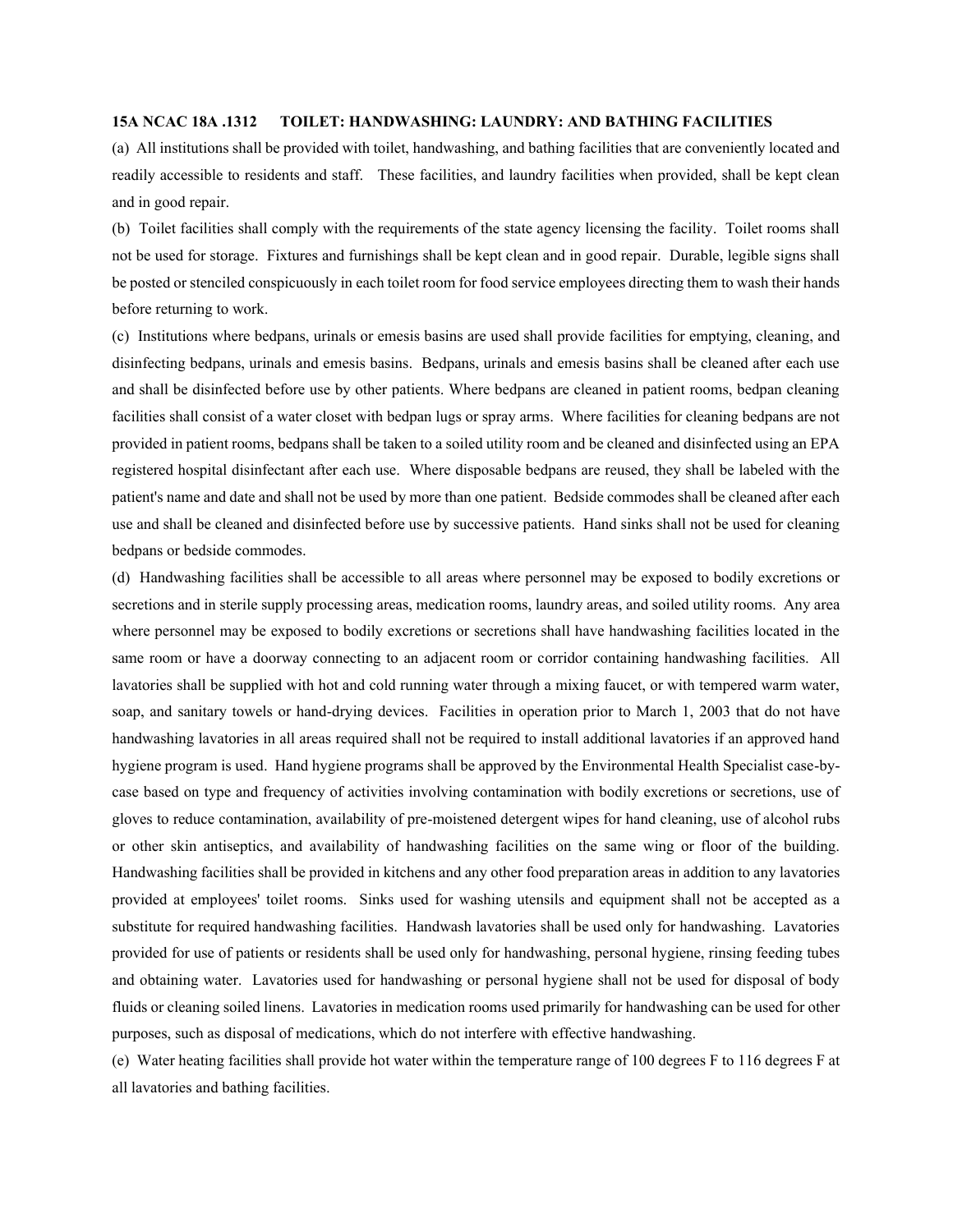(f) Bathing facilities as required by the licensing agency shall be provided, maintained and kept clean. Bathing facilities shall be supplied with hot and cold running water and a mixing device, or tempering device. Shared bathing equipment that has contact with patient's skin shall be cleaned with detergent and an EPA registered hospital disinfectant between patient uses. Manufacturer's instructions shall be followed for cleaning equipment with pumps. A supply of cleaning and disinfectant agents shall be accessible to bathing areas. Where disinfectants are mixed on site, the concentration of the mix shall be assured by use of a metering pump, measuring device or chemical test kit.

*History Note: Authority G.S. 130A-235; Eff. February 1, 1976; Readopted Eff. December 5, 1977; Amended Eff. March 1, 2003 (see S.L. 2002-160); September 1, 1990; Temporary Amendment Eff. June 1, 2003; Amended Eff. February 1, 2004.*

#### **15A NCAC 18A .1313 WATER SUPPLY**

(a) Water supplies at institutions shall meet the requirements in 15A NCAC 18C or 15A NCAC 18A .1700.

(b) Non-community public water supplies shall be listed with the Public Water Supply Section, Division of Environmental Health.

(c) In institutions that use a non-community water supply, a sample of water shall be collected by the Department at least once a year and submitted to the Division of Laboratory Services or other laboratory certified by the Department to perform bacteriological examinations.

(d) Cross-connections with sewage lines, non-potable water supplies, or other potential sources of contamination are prohibited.

(e) Hot water heating facilities shall be provided. Hot and cold running water under pressure shall be provided to food preparation areas, and to any other areas where water is required in sufficient quantities to carry out all operations. (f) The local health department shall be immediately notified if the primary water supply is interrupted for more than four hours. Each institution shall have a plan to obtain a backup water supply in the event that the water supply is lost for more than four hours. The backup water supply plan shall provide for two liters of water per day per person for drinking. The backup water supply plan shall include a plan for either relocating residents or providing an alternative source of water for essential functions such as food preparation, hand washing, bathing, cleaning, dishwashing, laundry and disposal of bodily waste. The amount of water provided for uses other than drinking may be reduced if the plan includes alternatives for water use for services such as laundry and dishwashing. If an assessment determines that tap water is not to be used for drinking, sources shall be prominently labeled or hooded to restrict use and potable water shall be provided.

*History Note: Authority G.S. 130A-235; Eff. February 1, 1976;*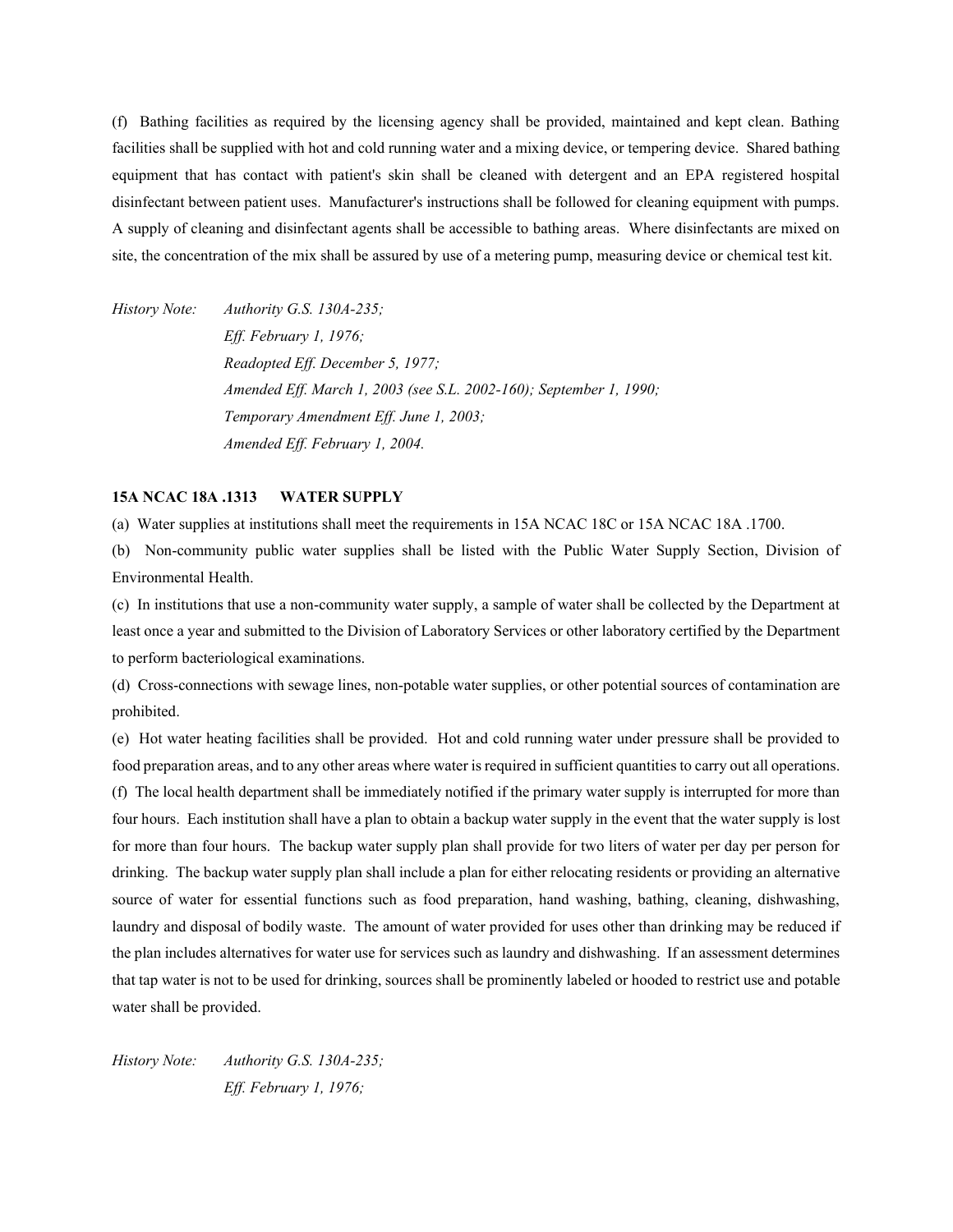*Readopted Eff. December 5, 1977; Amended Eff. March 1, 2003 (see S.L. 2002-160); September 1, 1990; July 1, 1986; Temporary Amendment Eff. June 1, 2003; Amended Eff. February 1, 2004.*

#### **15A NCAC 18A .1314 DRINKING WATER FACILITIES: ICE HANDLING**

(a) Drinking fountains shall be of sanitary angle-jet design, kept clean, and properly regulated. All multi-use utensils used for service of water in patients' rooms, including glasses, pitchers, and drinking tubes, shall be cleaned and sanitized before being used by any other individuals. Disposable water pitchers shall be marked with the patient's name, used only by that patient and shall be disposed of and replaced when visibly soiled.

(b) Ice shall be handled, transported, stored, and dispensed in such a manner as to be protected against contamination. Ice machines, buckets, other containers, and scoops shall be cleaned on a regular schedule such that they are kept free of scum, rust, mold or other contamination. Ice machines, buckets, other containers and scoops shall be maintained in good repair and shall be protected from the elements, splash, drip, dust, vermin, other contamination, and from use by unauthorized personnel. Ice machines and storage chests which are accessible to patients or the public shall provide ice through automatic ice dispensing equipment which prevents the contamination of stored ice.

*History Note: Authority G.S. 130A-235; Eff. February 1, 1976; Readopted Eff. December 5, 1977; Amended Eff. March 1, 2003 (see S.L. 2002-160); September 1, 1990.*

#### **15A NCAC 18A .1315 LIQUID WASTES**

All wastewater shall be disposed of in accordance with 15A NCAC 18A .1900 or 15A NCAC 02H .0200.

*History Note: Authority G.S. 130A-235; Eff. February 1, 1976; Amended Eff. July 1, 1977; Readopted Eff. December 5, 1977; Amended Eff. March 1, 2003 (see S.L. 2002-160); September 1, 1990.*

#### **15A NCAC 18A .1316 SOLID WASTES**

(a) All solid wastes containing food scraps or other decomposable materials shall, prior to disposal, be kept in leak-proof, non-absorbent containers, such as standard garbage cans, which shall be kept covered with tight-fitting lids when filled or stored, or not in continual use; provided that such containers need not be covered when stored in a special vermin-proofed room, such as a refrigerated garbage room, or enclosure.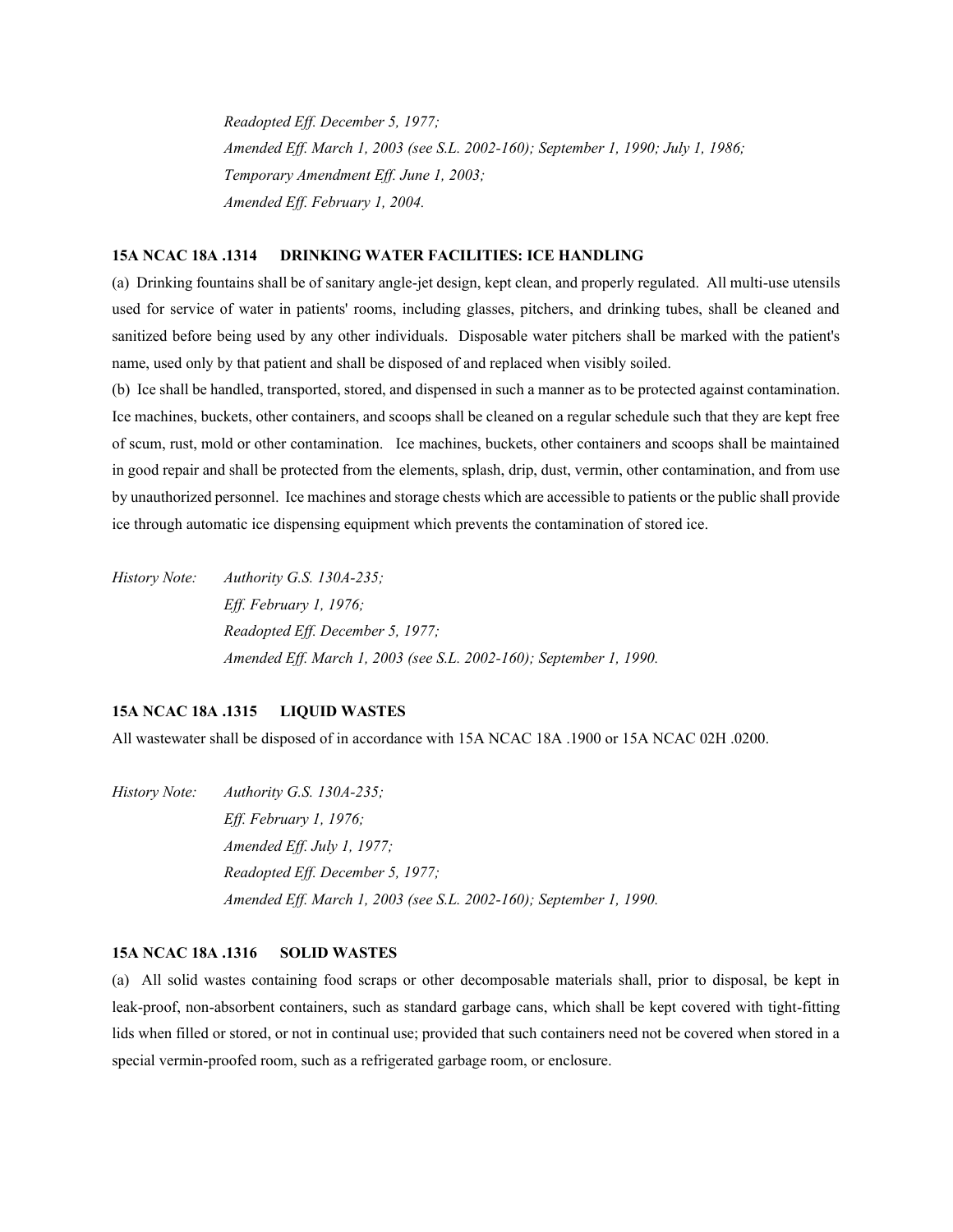(b) All dry rubbish (including scrap paper, cardboard boxes, packing crates, etc.) shall be stored in containers, rooms, or designated areas.

(c) The rooms, enclosures, designated areas, and containers shall be adequate for the storage of all solid wastes accumulating on the premises. Cleaning facilities for waste containers shall be provided. Containers, rooms, or designated areas shall be kept clean.

(d) All solid wastes shall be disposed of with sufficient frequency and in such a manner as to prevent insect breeding or public health nuisances.

(e) Medical wastes shall be handled and disposed of as required in North Carolina "Solid Waste Management Rules" 15A NCAC 13B .1200 Medical Waste Management.

*History Note: Authority G.S. 130A-235; Eff. February 1, 1976; Readopted Eff. December 5, 1977; Amended Eff. March 1, 2003 (see S.L. 2002-160); September 1, 1990.*

# **15A NCAC 18A .1317 VERMIN CONTROL: PREMISES: ANIMAL MAINTENANCE**

(a) Effective measures shall be taken to keep flies, rodents, cockroaches, and other vermin out of the establishment and to prevent their breeding or presence on the premises. All openings to the outer air shall be protected against the entrance of flies and other flying insects by self-closing doors, closed windows, 16-mesh or finer screening, controlled air currents, or other effective means.

(b) Only those pesticides shall be used which have been approved for a specific use and registered with the Environmental Protection Agency and with the North Carolina Department of Agriculture in accordance with the "Federal Insecticide, Fungicide and Rodenticide Act" and the "North Carolina Pesticide Law". Such pesticides shall be used as directed on the label and shall be so handled and stored as to avoid health hazards.

(c) The premises under control of the management shall be kept neat, clean, and free of litter. There shall be no fly or mosquito breeding places, rodent harborages, or undrained areas on the premises.

(d) Cleaning shall minimize accumulation of feces and other allergens generated by insects and other vermin.

(e) Animal pens, litter boxes, bird cages and other areas on the premises shall be cleaned to minimize accumulation of animal wastes, pet dander and allergens.

(f) Copies of veterinary records for all resident pets shall be kept on the premises.

*History Note: Authority G.S. 130A-235; Eff. February 1, 1976; Readopted Eff. December 5, 1977; Amended Eff. March 1, 2003 (see S.L. 2002-160); September 1, 1990.*

**15A NCAC 18A .1318 MISCELLANEOUS**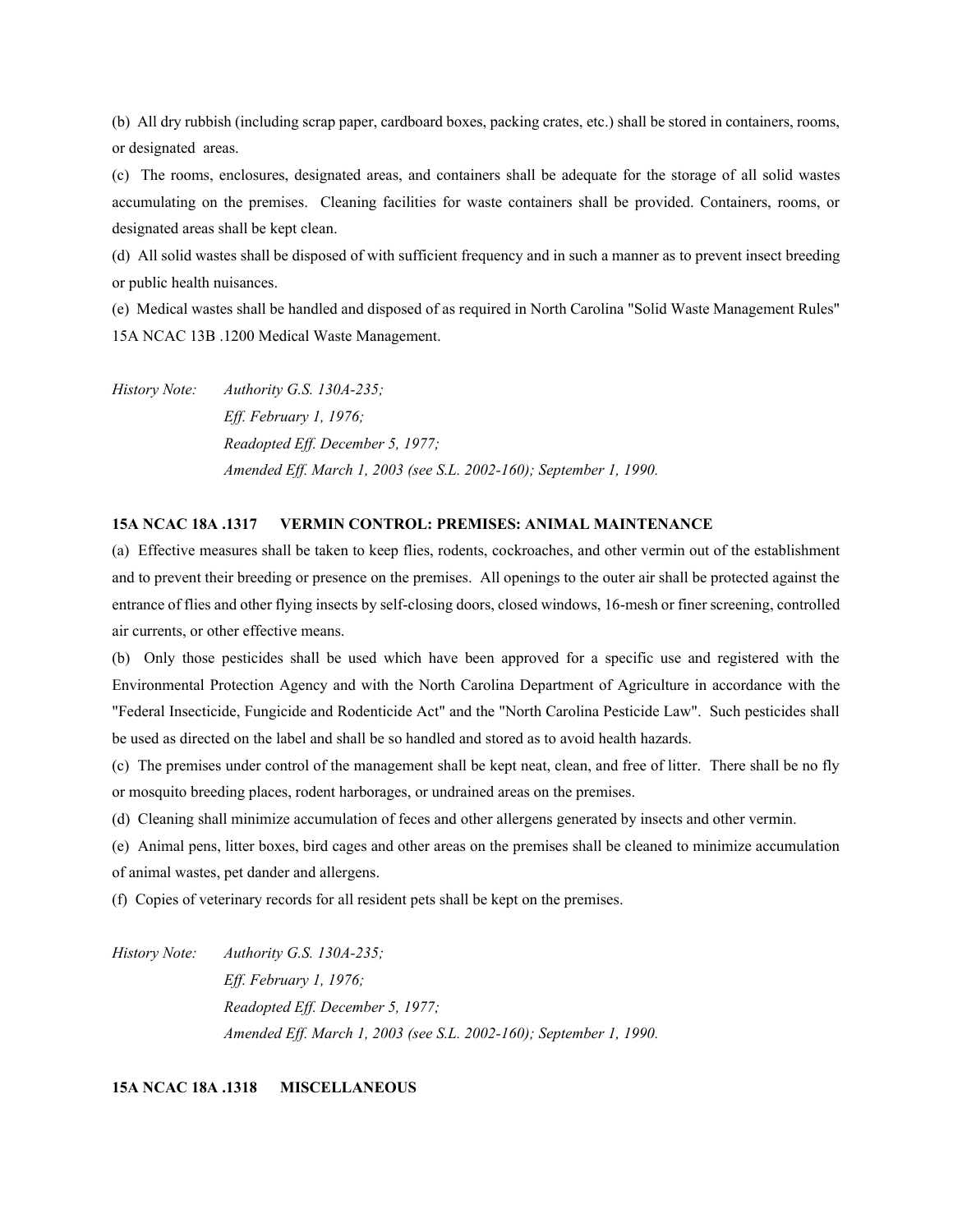(a) Suitable rooms or spaces shall be provided for the storage of all necessary equipment, furniture and supplies, and kept clean. All patient care or consumable items shall be stored at least eight inches above the floor to prevent water contamination from cleaning floors and shall not be stored below exposed sewer lines.

(b) Mop receptors or sinks shall be provided and used for the cleaning of mops and the disposal of mop water. Other plumbing fixtures shall not be used for these purposes.

(c) Medication carts shall be cleaned when visibly soiled. Food and utensils used on medication carts shall be handled in a sanitary manner. Unused medication cups shall be kept covered or inverted. Sharps containers on medication carts shall be affixed or secured to prevent spillage.

(d) Feeding syringes which are reused shall be labeled with the patient's name and date opened, shall be disassembled and rinsed after each use, and shall be disposed of within 24 hours of first use. Tube feeding bags shall be changed within the time period specified by the manufacturer. Oral suction catheters which are reused shall be flushed after each use and shall be disposed of within 24 hours of first use. Feeding syringes and oral suction catheters shall be stored in a clean container.

*History Note: Authority G.S. 130A-235; Eff. February 1, 1976; Readopted Eff. December 5, 1977; Amended Eff. March 1, 2003 (see S.L. 2002-160).*

#### **15A NCAC 18A .1319 FURNISHINGS AND PATIENT CONTACT ITEMS**

(a) All furniture, bed springs, mattresses, sleeping mats, draperies, curtains, shades, venetian blinds, or other furnishings in institutions shall be kept clean and in good repair. Mattresses shall be kept clean, dry and odor free. (b) Clean bed linen in good repair shall be provided for each individual and shall be changed when soiled. Soiled linen shall be placed in a covered container or bag at the point of use and stored and handled so as to contain and minimize aerosolization of and exposure to any waste products. Soiled laundry shall be handled and stored separately from clean laundry using separate cleanable carts or bags. Carts used for soiled laundry shall be labeled for soiled laundry use only. If hot water is used, linen including sheets, pillow cases, absorbent pads, towels and wash cloths provided by the facility shall be washed with a detergent in water at least 71°C (160°F) for 25 minutes. If low temperature (less than 71° C) laundry cycles are used, linens shall be washed in at least 50 parts per million chlorine or an EPA Listed laundry sanitizer shall be used in accordance with the manufacturer's instructions. This shall not preclude the approval of other chemicals or processes shown to produce a 99.9 percent reduction of the pathogens Staphylococcus aureus, Klebsiella pneumoniae and Pseudomonas aeruginosa on laundry. The wash temperatures and chemicals required for linens shall not apply to personal laundry provided and used by a resident. Clean linen shall be stored and handled in a separate room or area, or in another manner that will prevent contamination of clean linen. Laundry areas and equipment shall be kept clean.

(c) Patient contact items shall be kept clean and in good repair. Soiled patient contact items shall be taken to a designated area for cleaning and shall be stored separately from clean items. A room or area shall be provided for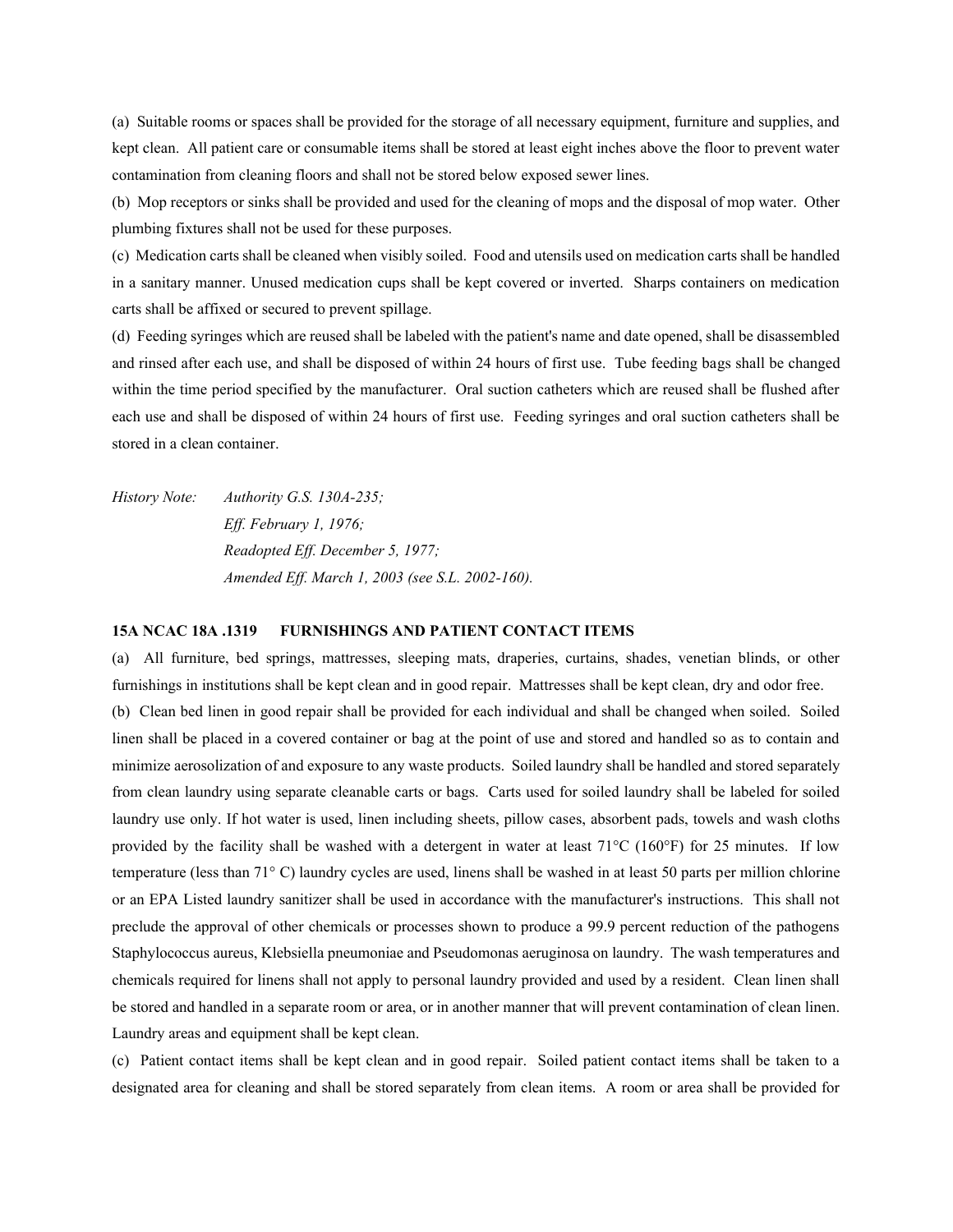cleaning patient contact equipment such as wheelchairs. Patient contact items such as diaper changing surfaces that become contaminated during use shall be cleaned and disinfected after each use. Shared toys subject to mouthing shall be washed and rinsed with soap and water and disinfected with 70 percent alcohol or 100 parts per million chlorine after each day's use. Shared plush toys shall be laundered after each day's use. Shared toys that are not washable shall be gas sterilized or disposed of when soiled.

*History Note: Authority G.S. 130A-235; Eff. February 1, 1976; Readopted Eff. December 5, 1977; Amended Eff. March 1, 2003 (see S.L. 2002-160); August 1, 1998; February 1, 1997; September 1, 1990; Temporary Amendment Eff. June 1, 2003; Amended Eff. February 1, 2004.* 

## **15A NCAC 18A .1320 FOOD SERVICE UTENSILS AND EQUIPMENT**

(a) All food service equipment and utensils used in institutions for preparing meals for 13 or more people shall comply with the requirements of "Rules Governing the Sanitation of Restaurants and Other Foodhandling Establishments" 15A NCAC 18A .2600. Residential style rehabilitation activity kitchens with domestic utensils and equipment may be used by groups of 12 or less people to prepare meals only for members of the group. Potentially hazardous foods prepared in rehabilitation activity kitchens shall not be served to groups of more than 12 people. This shall not preclude the use of an activity kitchen as a serving area for meals catered from a main kitchen and served to groups of 13 or more people in connection with a planned event from which the public is excluded. For planned events, the equipment in the activity kitchen may be used for heating prepared foods received from a main kitchen or a commercial source. Bread machines, soup kettles and other food contact items used at nutrition stations shall be so constructed as to be easily cleanable.

(b) At activity kitchens or nutrition stations, provisions shall be made for cleaning all food service utensils and equipment and sanitizing utensils and equipment not continuously subjected to high temperatures. Where utensils and equipment are not returned to a central kitchen for cleaning, designated nutrition stations shall be equipped with at least a two compartment sink with 24 inch drainboards or counter top space at each end for handling dirty items and air drying clean items. Sinks shall be of sufficient size to submerge, wash, rinse and sanitize utensils and equipment. At nutrition stations, dish machines listed with NSF International shall meet this provision. Any area where food is portioned, served or handled shall be equipped with a separate handwash lavatory with hot and cold mixing faucet, soap and individual towels or hand drying device. Separate handwashing lavatories shall not be required for activity kitchens used only by groups of 12 or less people.

(c) All kitchenware and food-contact surfaces of equipment, exclusive of cooking surfaces of equipment, used in the preparation or serving of food or drink, and all food storage utensils, shall be cleaned after each use. Cooking surfaces of equipment shall be cleaned at least once each day. All utensils and food-contact surfaces of equipment used in the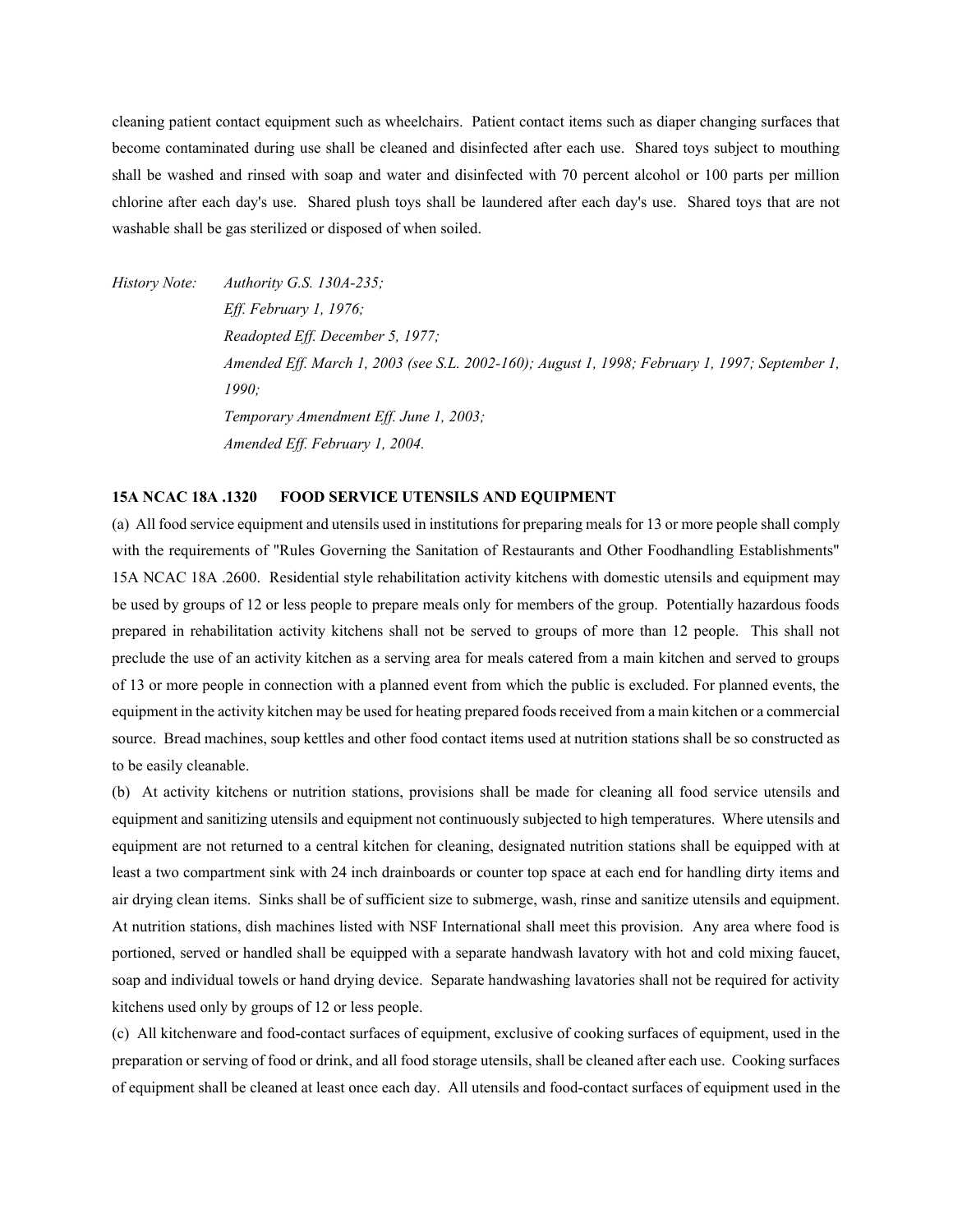preparation, service, display, or storage of potentially hazardous foods shall be cleaned and sanitized prior to each use. Non-food-contact surfaces of equipment shall be cleaned at such intervals as to keep them in a clean and sanitary condition.

*History Note: Authority G.S. 130A-235; Eff. February 1, 1976; Readopted Eff. December 5, 1977; Amended Eff. March 1, 2003 (see S.L. 2002-160); September 1, 1990; Temporary Amendment Eff. June 1, 2003; Amended Eff. February 1, 2004.*

# **15A NCAC 18A .1321 FOOD SUPPLIES**

(a) All food and food supplies provided by an institution shall be from sources that comply with North Carolina "Rules Governing the Sanitation of Restaurants and Other Foodhandling Establishments" 15A NCAC 18A .2600 and shall be clean, free from spoilage, free from adulteration and misbranding, and safe for human consumption.

(b) Food brought from home by employees or visitors of patients or residents shall be stored separately from the institution's food supply and shall be labeled with the name of the person to receive the food and the date the food was brought in and shall be kept only as long as it is clean, and free from spoilage. Labeling shall not be required for food items stored in employee-designated or individual resident's refrigerators or rooms.

*History Note: Authority G.S. 130A-235; Eff. February 1, 1976; Readopted Eff. December 5, 1977; Amended Eff. March 1, 2003 (see S.L. 2002-160); September 1, 1990; Temporary Amendment Eff. June 1, 2003; Amended Eff. February 1, 2004.*

# **15A NCAC 18A .1322 MILK AND MILK PRODUCTS**

*History Note: Authority G.S. 130A-235; Eff. February 1, 1976; Readopted Eff. December 5, 1977; Amended Eff. March 1, 2003 (see S.L. 2002-160); September 1, 1990; July 1, 1979; Expired Eff. August 1, 2019 pursuant to G.S. 150B-21.3A.*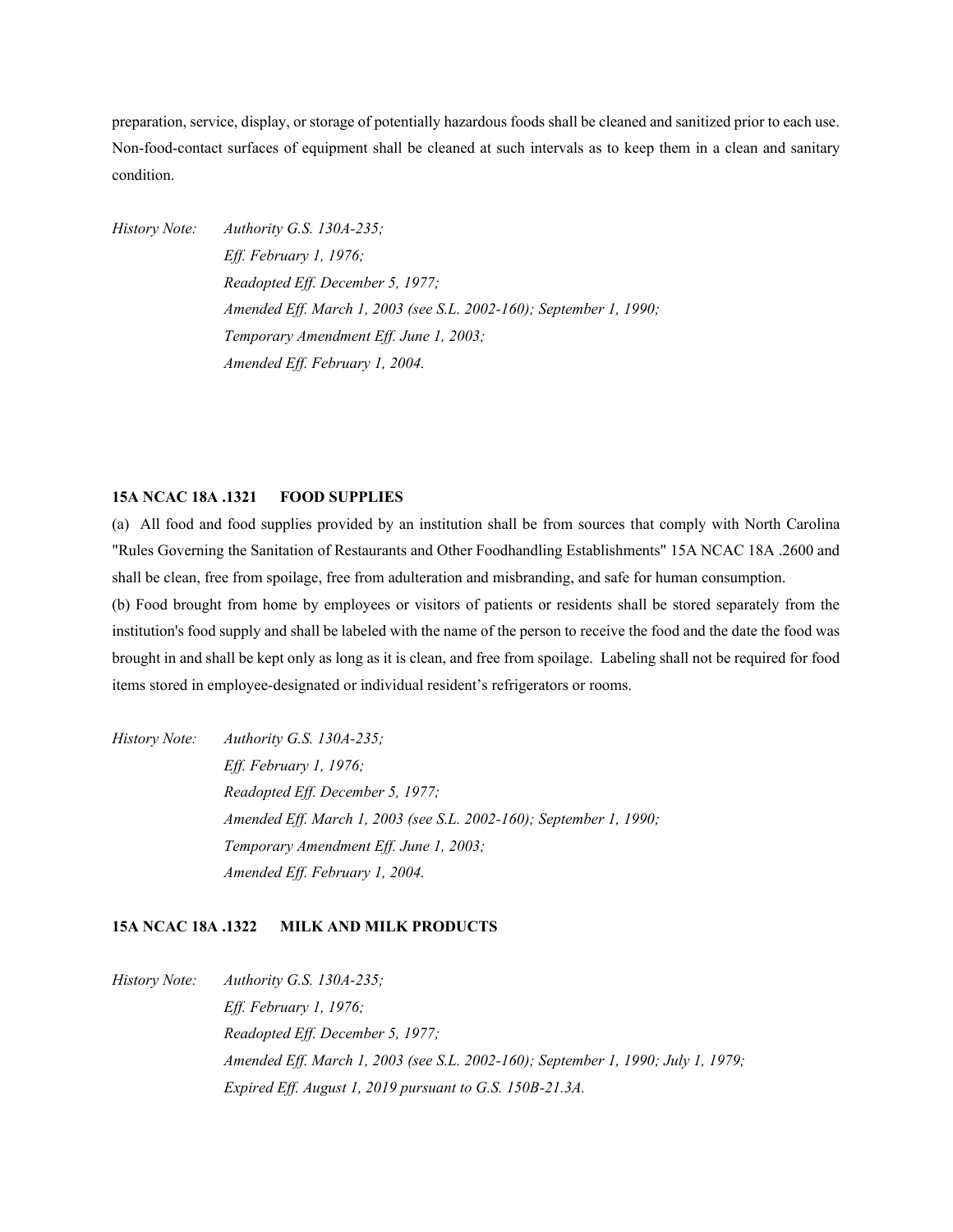#### **15A NCAC 18A .1323 FOOD PROTECTION**

(a) All food while being stored, prepared, transported, displayed, and served, shall be protected from contamination. All perishable foods shall be stored at temperatures which will protect against spoilage. All potentially hazardous food shall be maintained at safe temperatures (45 degrees F. or below, or 140 degrees F. or above) except during necessary periods of preparation and serving. Potentially hazardous foods served shall be either consumed or discarded within two hours of being removed from temperature control. Medications shall be stored in a manner which will not contaminate food or food products such as in separate covered containers or in separate refrigerators.

(b) Conveniently located refrigeration units, hot food storage and display units and effective insulated units shall be provided as needed to assure the maintenance of all food at required temperatures during storage, preparation, display, service, and transportation. Each refrigeration unit shall be provided with an indicating thermometer of such type and so situated that the thermometer can be easily read except that indicating thermometers shall not be required for food iced in coolers for transport.

(c) Containers of food shall be stored above the floor, on clean racks, dollies, slatted shelves, or other clean surfaces in such a manner as to be protected from splash or other contamination.

(d) No live animals shall be allowed in any room where food is prepared or stored. Live animals shall be allowed in dining areas if their presence will not result in contamination of food, clean equipment, utensils, linens, and unwrapped single-service and single-use articles in the following situations:

- (1) Fish or crustacea in aquariums or display tanks, or other animals in enclosed terrariums or glass enclosed aviaries;
- (2) Patrol dogs accompanying police or security officers in offices and dining, sales, and storage areas, and sentry dogs running loose in outside fenced areas;
- (3) In areas that are not used for food preparation such as dining and sales areas, support animals such as guide dogs that are trained to assist an employee or other person who is handicapped, are controlled by the handicapped employee or person, and are not allowed to be on seats or tables; and
- (4) Pets in the common dining areas of group residences at times other than during meals if:
	- (A) Effective partitioning or self-closing doors prevent pets from entering food storage and food preparation areas;
	- (B) Condiments, equipment, and utensils are stored in enclosed cabinets or removed from the common dining areas when pets are present; and
	- (C) Dining areas including tables, countertops, and similar surfaces are cleaned after all pets have left the area and before the next meal service.

*History Note: Authority G.S. 130A-235; Eff. February 1, 1976; Readopted Eff. December 5, 1977; Amended Eff. March 1, 2003 (see S.L. 2002-160); October 1, 1993; September 1, 1990.*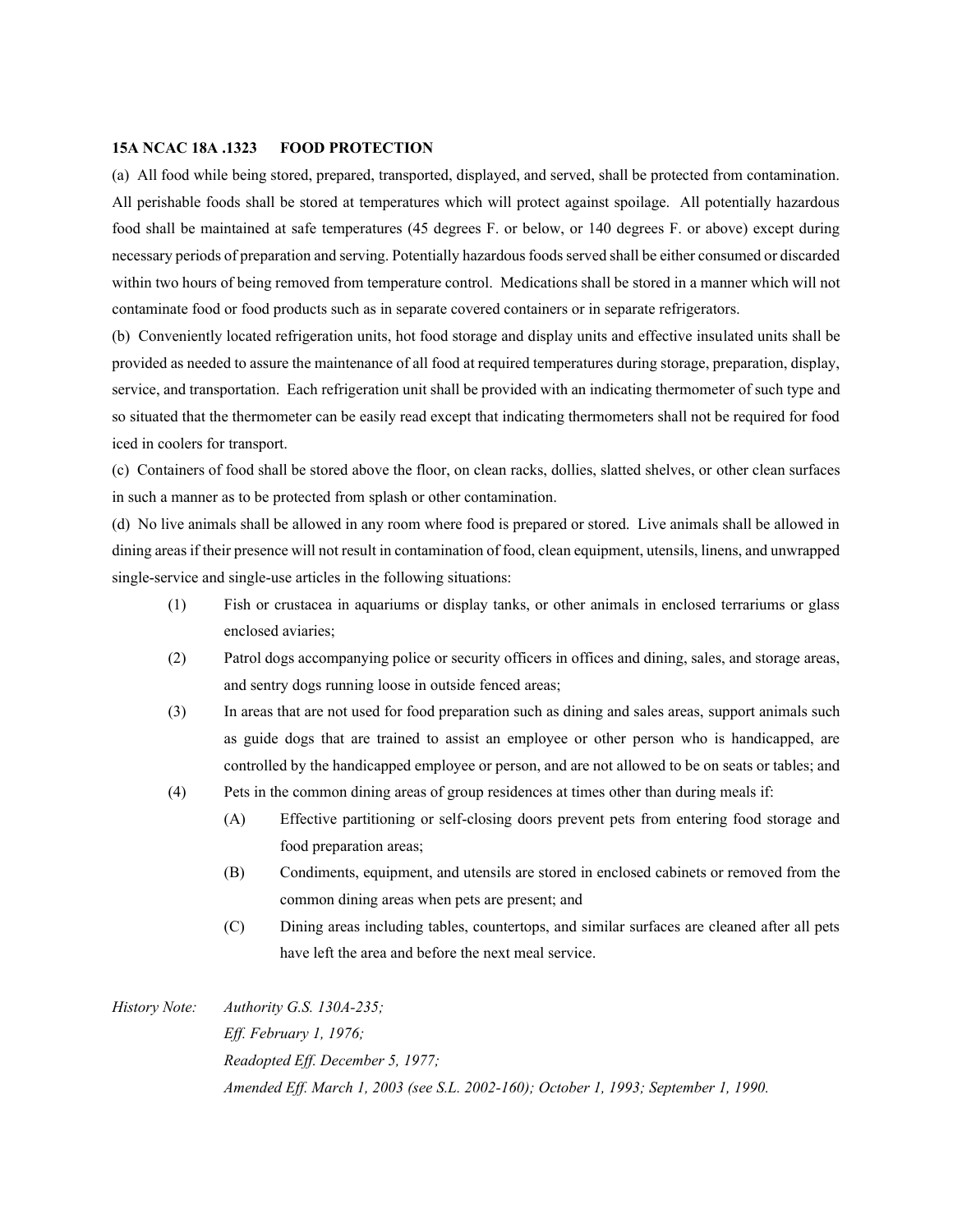#### **15A NCAC 18A .1324 EMPLOYEES**

(a) While on duty, all employees shall wear visibly clean outer clothing and shall be clean as to their persons. No employee shall use tobacco in any form while engaged in the preparation and handling of food. Employees shall wash or decontaminate their hands:

- (1) before beginning work;
- (2) after each visit to the toilet;
- (3) before and after patient contact, including oral feeding;
- (4) after contact with a source of microorganisms (body fluids and substances, mucous membranes, nonintact skin, inanimate objects that are likely to be contaminated); and
- (5) after removing gloves.

(b) When hands are visibly soiled, routine handwashing shall include a vigorous rubbing together of all surfaces of lathered hands for at least 10 seconds followed by thorough rinsing under a stream of water and drying with individual disposable towels or hand drying devices. When hands are not visibly soiled, hand antiseptics with alcohol-based hand rubs shall be acceptable for decontamination of hands. In the event of interruption of water supply or in settings where handwashing facilities are inadequate or inaccessible, hand decontamination can be achieved by using detergent containing toweletts and alcohol-based hand rubs.

(c) No person who has a communicable or infectious disease that can be transmitted by foods, or who knowingly is a carrier of organisms that cause such a disease, or who has a boil, infected wound, or an acute respiratory infection with cough or nasal discharge, shall work in food service in any capacity in which there is a likelihood of such person contaminating food or food-contact surfaces, with disease-causing organisms or transmitting the illness to other persons.

*History Note: Authority G.S. 130A-235; Eff. February 1, 1976; Readopted Eff. December 5, 1977; Amended Eff. March 1, 2003 (see S.L. 2002-160); September 1, 1990.*

# **15A NCAC 18A .1325 SEVERABILITY**

*History Note: Authority G.S. 130A-235; Eff. February 1, 1976; Readopted Eff. December 5, 1977; Expired Eff. August 1, 2019 pursuant to G.S. 150B-21.3A.*

#### **15A NCAC 18A .1326 REFERENCE RULES**